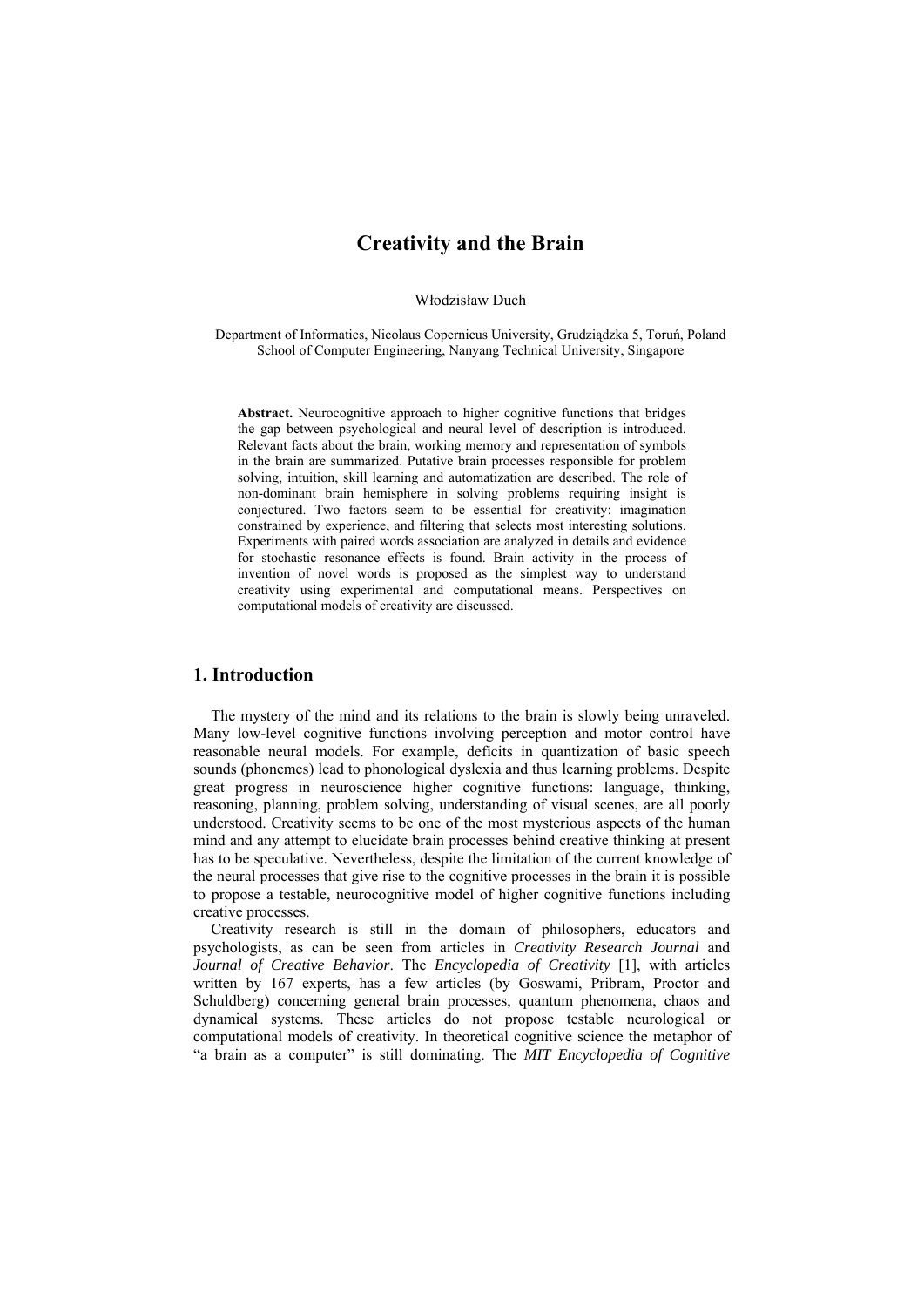*Sciences* [2] devotes only two pages to creativity, does not mention intuition at all, but has 6 articles devoted to logic, mentioning different kinds of logic in the index almost 100 times. This overemphasis of logic is rather strange because most cognitive functions, such as understanding visual scenes, emotional states of people or creative thinking obviously cannot be reduced to logical operations. There are several reasons for this situation: early models of brain functions have been based on logic; artificial intelligence has focused only on symbol manipulation for problem solving; computational functionalism in philosophy of mind separated neural and mental processes focusing on conceptual analysis of thinking processes. Once the theory has been established it was much easier to extend it than to develop new approaches that usually require new concepts and ways of thinking.

This situation begun to change with the introduction of dynamical systems as a language suitable for description of early motor and cognitive development [3]-[5]. Symbolic language may provide only an awkward approximation to continuous motor processes (movement of limbs, reaching, crawling, posture development). Introduction of mathematical language of dynamical systems allowed for more precise approximation and categorization of different stages of development, including concept formation based on sensory motor coordination. Perception, action and cognition are all seen as spatio-temporal (behavioral) pattern formation, selforganization of emobodied and situated complex systems. At the level of higher cognitive processes pattern formation in the brain is very rapid, with words and concepts labeling the action-perception subnetworks [6][7].

A neurocognitive model of brain processes that would bridge the gap between psychological and neural level of description is urgently needed to make progress in creativity research. It should link low-level and higher-level cognitive processes, and allow for analysis of relations between mental objects, showing how neurodynamical processes are manifested in inner experience at the psychological level. This seems to be a very difficult venture as the language of neuroscience and the language of psychology are quite different. Some experts believe that the gap between mind and body is so huge that it can never be solved (see for example [8] and the discussion following this paper). A fruitful way to look at this problem [9] is to start with the neurodynamical description of brain processes and look for approximations to the evolution of brain states in low-dimensional space where each dimension may be related to inner experience. Similar approach has been quite successful in elucidation of movement patterns, where large brain areas act in a cooperative way to produce simple movements of fingers or limbs [5]; description of brain processes behind movement control can then be done in low-dimensional spaces. This idea has been used to model category learning in experimental psychology, showing why counterintuitive answers may be given in some situations [10]. On the surface many contradictory psychological explanations for such experiments may be invented, but they all are based on wrong understanding of causes that are responsible for brain decisions in such situations.

A brief introduction to the neurocognitive understanding of higher cognitive functions is presented in the next section. This is followed by description of the use of words and symbols, putative brain processes responsible for creativity, and analysis of experiments on pairwise word associations by creative and less creative people. Neurocognitive approach is then applied to one of the simplest domain where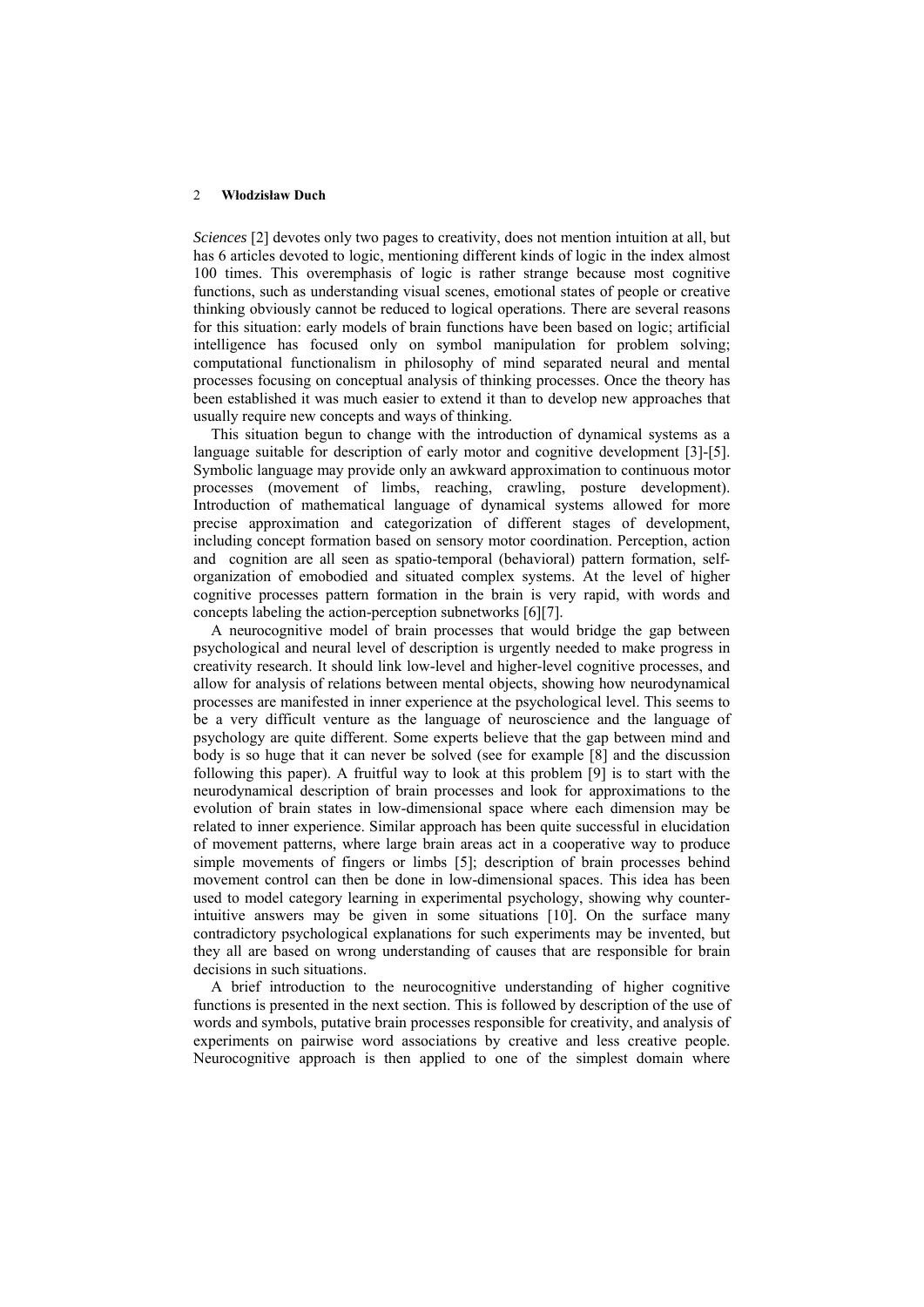creativity is manifested: invention of new, interesting words. It is suggested that this could be a good area for more precise tests of creative processes at the computational, psychological and brain imaging and electrophysiology levels. Discussion of the results and future directions of the neurocognitive approach to creativity closes this paper.

## **2. Neurocognitive approach to higher cognitive functions**

Human behavior is a result of extremely large-scale neurodynamics, or continuous changes in the activation state of a large number of brain areas. Infants and babies develop intuitive theories about physical world and minds of people [11]. A rough approximation to the brain processes involved in formation of knowledge about the world is provided by causal Bayesian networks. Even young children seem to be able to learn conditional probabilities from observed patterns of their own actions and human interventions that change the situation [12]. This is certainly an interesting direction although systematic approximations to neural processes that will lead to Bayesian networks have not yet been demonstrated. The innate need to understand the world, including results of ones own actions, leads to narrative comments on one's own behavior, sometimes to rationalization and confabulation [13].

### **2.1 Few facts about the brain**

The brain is not a general purpose computer, it is more a highly specialized device that offers a large number of automatic responses that are used in an adaptive way as a result of learning. A few general statements about the brain follows below, some of them established quite well, and some of them still rather speculative.

- The overall level of arousal and awareness is determined by the reticular formation in the brain stem.
- Many important neurotransmitters are produced in the brain stem, including serotonin (raphe nuclei) and norepinephrine (locus ceruleus).
- Brain stem may be responsible for selection of the global behavioral state, activating and inhibiting different brain areas [14], with more precise selection of actions done by basal ganglia.
- Reward information is used to choose, learn, prepare and execute goal-directed behavior, mediated by dopamine neurotransmitters produced mostly in the midbrain ventral tegmentum area, medial temporal cortex involved in the detection and prediction of rewards, and orbitofrontal cortex and amygdala that evaluate relative reward values and expectations [15]-[17].
- Representation of goals is maintained in parietal, premotor and dorsolateral prefrontal cortex [17].
- Motivation, resulting from anticipation of rewards or conditioned positive emotions, is correlated with activity of ventral striatum.
- Executive functions, such as planning, reasoning, abstraction, initiation and disinhibition of behaviors, are strongly correlated with results of verbal and visual memory tests and with the IQ tests [18].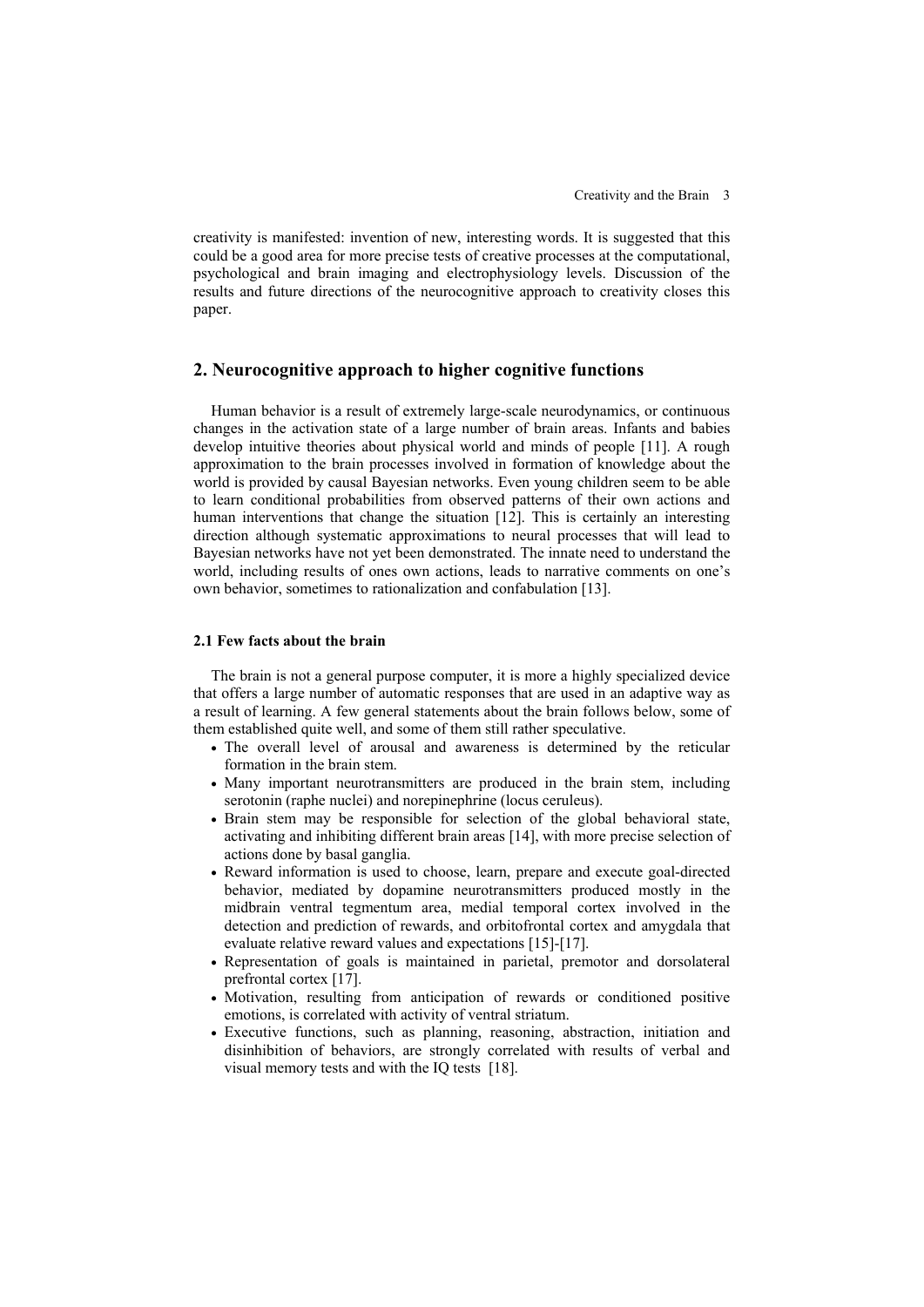- Working memory [19] has a very limited capacity of only 3-4 visual objects [19], and about 4 chunks of information [21].
- A distinct verbal working memory system is used by the brain to analyze the syntactic structure of a sentence and determining its meaning [22].

#### **2.2. Working memory**

Current working memory model of Baddley [19] includes central executive functions in the frontal lobes, focusing, switching and dividing attention, and providing an interface to the long-term associative memory via episodic memory buffer. In this model working memory includes also two slave short-term memory buffers, auditory phonological loop and visuospatial sketchpad. Individual differences in the ability to control attention depend on the working memory capacity [21] and are obviously reflected in the ability to solve problems and exhibit intelligent behavior. Electrophysiological and brain imaging studies show the involvement of frontal, temporal and parietal associative cortex in storage of working memory information. However, it is quite likely that working memory is not a separate subsystem, but simply an active part of the long-term memory (LTM) network (see the review of the evidence for this point of view in [23]) due to priming and spreading of neural activation. The same brain regions are involved in perception, storage and re-activation of LTM representations. Some activated LTM subnetworks may be in the focus of attention of the central executive (presumable this is the part we are conscious of) and some may be activated but outside of this focus.

Sensory systems transform the incoming stimuli extracting from auditory and visual streams basic quantized elements, such as phonemes or edges with high contrast. These elementary building blocks form larger patterns, building discrete representations for words and shapes. Although gross brain structures are identical in all normal infants there is a lot of variability at the microscale that may result in exceptional talents or developmental disorders. Auditory event-related potentials (ERPs) for consonant sounds, recorded from left or right hemisphere less than two days after birth, predicted with over 80% accuracy the level of reading performance of children eight years later [24][25]. Lack of systematic perceptual training of infants leaves the developmental process at mercy of random influences, resulting in frequent speech, hearing and reading problems.

## **2.3. Symbols in the brain**

To understand the higher cognitive processes one should start from representation of symbols in the brain. Cortex has layered modular structure, with columns of about 10<sup>5</sup> densely interconnected neurons, communicating with other cortical columns in the neighborhood and sometimes also in quite distant areas across the brain, including the opposite hemisphere. Each column contains thousands of microcircuits with different properties (due to the different type of neurons, neurotransmitters and neuromodulators), acting as local resonators that may respond to the sensory signals converting them into intricate patterns of excitations. Genetic code does not contain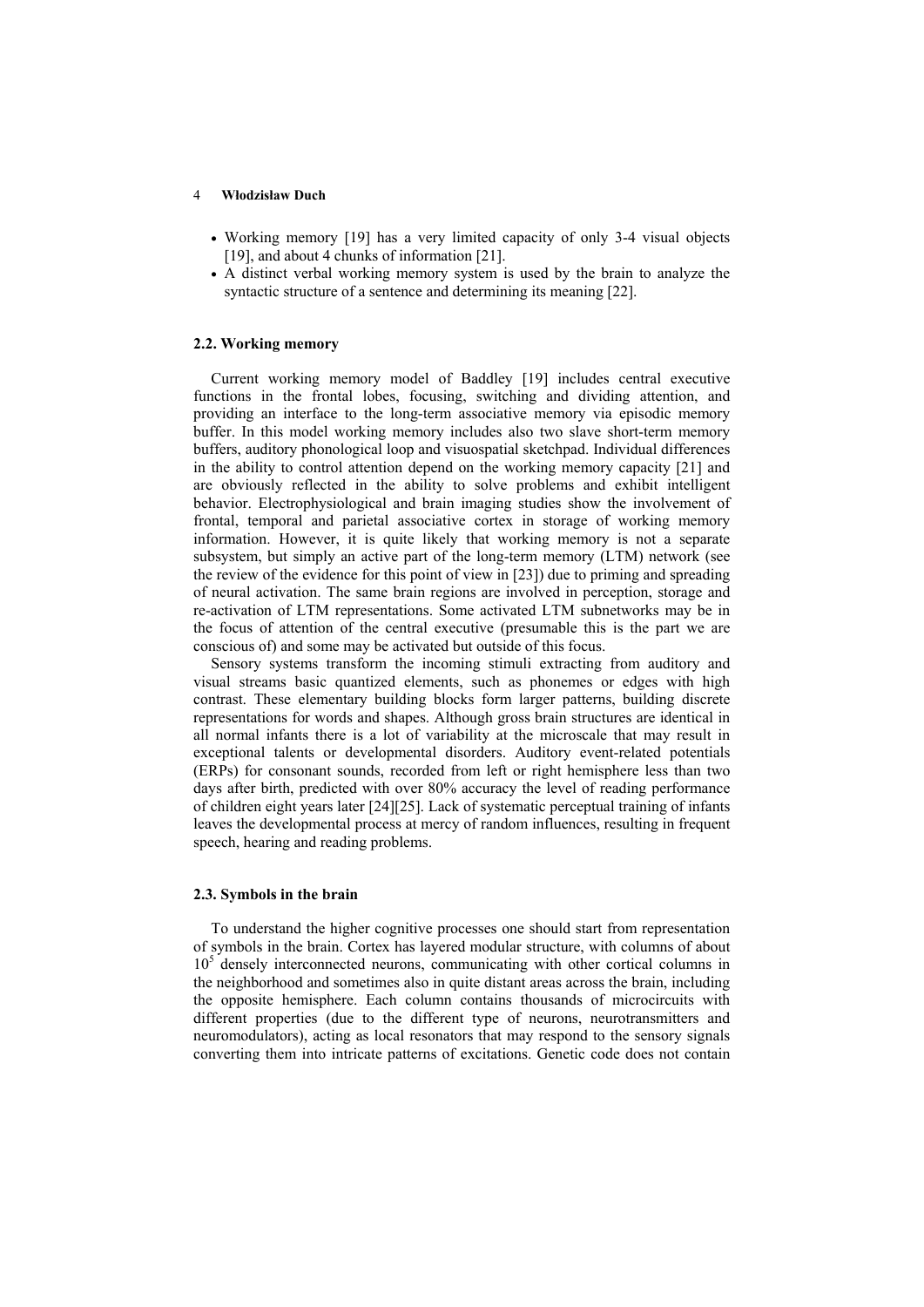sufficient information to specify the details of all local connections in cortical columns, but their great complexity and randomness may actually help to create unique, individual activity patterns that are relatively easy to recognize by other brain areas. Hearing words activates a strongly linked subnetwork of microcircuits that bind articulatory and acoustic representation of a spoken word.

Such patterns of activation are localized in most brains in the left temporal cortex, with different word categories coded in anterior and posterior parts [28][29]. The ability to hear and recognize a word does not imply that it can be properly pronounced. Production of words requires precise motor programs that are linked to phonological representations in temporal cortex, but are stored in frontal motor cortex (Brocka's area), connected to the temporal areas via a bundle of nerve fibers called the *arcuate fasciculus*. Damages (lesions) to this fiber or to the cortex processing auditory and language-related information leads to many forms of aphasia [30].

Words are organized in a lexicon, with similar phonological forms activating adjacent resonant microcircuits. Upon hearing a word string of connected resonators is activated, creating representation of a series of phonemes that is categorized as a word (Fig. 1). Native language has a number of syllables and longer chunks of sounds (morphemes) that get easily activated when only part of the word is heard. As a result hearing is more robust (in a noisy environment) but frequency effects may sometimes lead to activation of wrong representations. For example, my first name Wlodzislaw is often written down as a much more common name Wlodzimierz by native Polish speakers, because the first half "Wlodzi" is rather unique and almost always followed by "mierz". Foreign speakers do not hear it properly because phonological representations of some sounds, such as "dz" are very weakly connected in their brain, and therefore it frequently gets misspelled in all possible ways.

Psycholinguistic experiments show that acoustic speech input is quickly changed into categorical, phonological representation. A small set of phonemes, quantized building blocks of phonological representations is linked together in an ordered string by a resonant state representing word form, and extended to include other microcircuits defining semantic concept. From the N200 feature of event-related potentials it has been conjectured that phonological processing precedes semantic activations by about 90 ms [26].

Phonological representation activate an extended network that binds symbols with related perceptions and actions, grounding the meaning of the word in a perception/action network. Various neuroimaging techniques confirm existence of semantically extended phonological networks, giving this model of word representation strong experimental support [26][27]. Symbols in the brain are thus composed of several representations: how they sound like, how to say them, what visual and motor associations they have. This encoding automatically assures that many similarity relations, phonological as well as semantic, between words may automatically be retrieved. Meanings are stored as activations of associative subnetworks that may be categorized and processed further by other areas of the brain. Hearing a word activates string of phonemes increasing the activity (priming) of all candidate words and non-word combinations (good computational models of such phenomena in phonetics are described in [31][32]). Polysemic words probably have a single phonological representation that differs only by their semantic extensions. Context priming selects extended subnetwork corresponding to a unique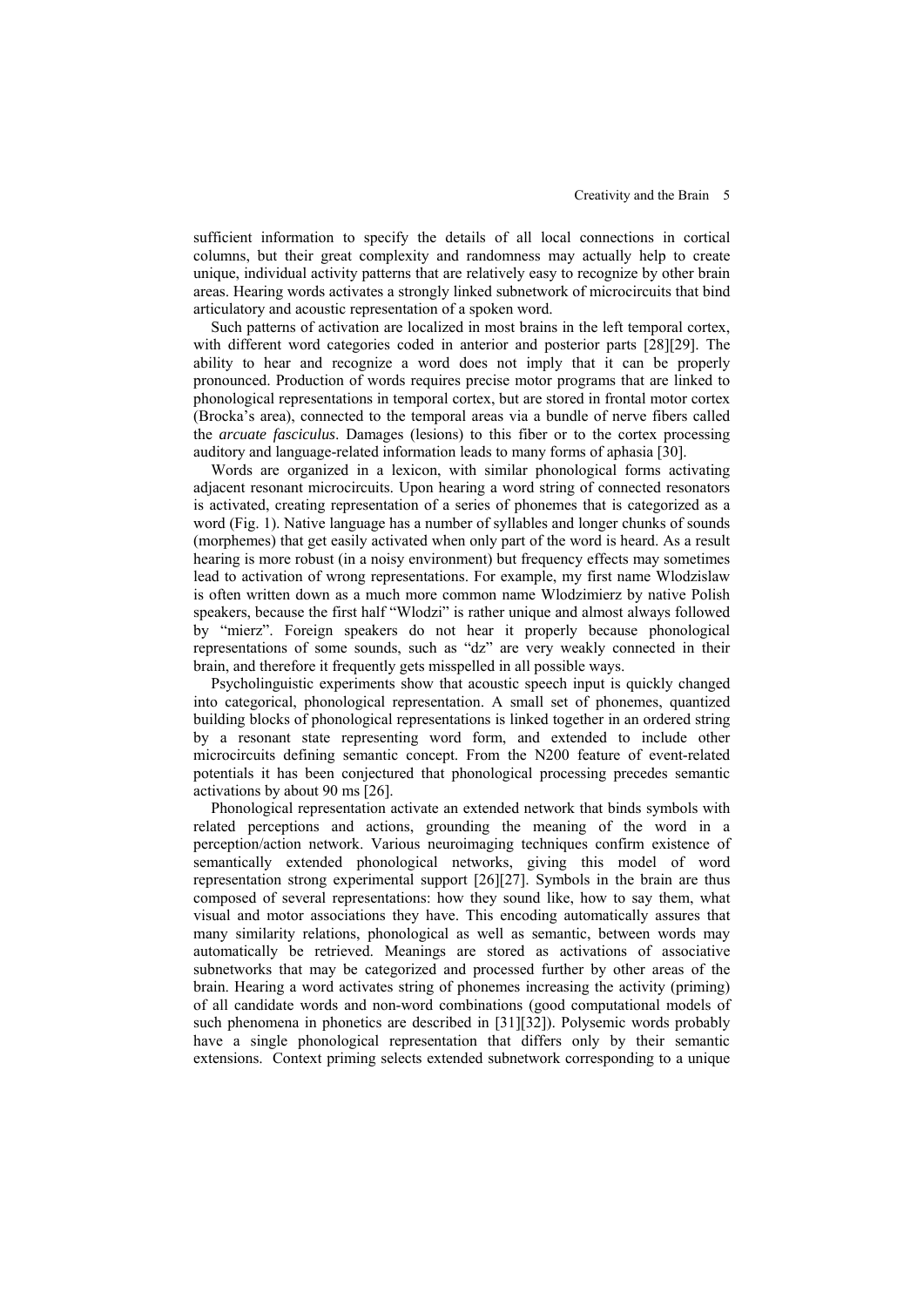word meaning, while competition and inhibition in the winner-takes-all processes leaves only the most active candidate networks. The subtle meaning of a concept, as stored in dictionaries, can only be approximate, as it is always modified by the context. Overlapping patterns of brain activations for subnetworks coding word representations lead to strong transition probabilities between these words and thus semantic and phonological associations that easily "come to mind".



Fig. 1. Listing to a word activates phonological representation and primes extened subnetworks that encode semantic representaiton binding perceptual and motor areas.

Perception/action networks allow for associative learning of simple facts and behavioral rules. To recognize a word in a conscious way activity of its subnetwork must win a competition for an access to the working memory [33]. In the language of dynamical systems memory traces are coded by attractor states binding activity of microcircuits in many minicolumns that code elementary features derived from sensory inputs. These processes cannot easily be approximated by simple behavioral rules. Analysis of real data shows that only a simple reasoning may be based on logic and justified using comprehensible rules that can be expressed in symbolic language [34][35]. Intuitive reasoning based on similarity to previously observed cases can sometimes be expressed using fuzzy rules [36]. In many cases the brain may take intuitive decisions evaluating complex similarity patterns – activation patterns of cortical networks in posterior sensory and associative cortex will automatically be perceived by the working memory executive frontal lobe areas as similar, because information carried over such long distances in the brain is not too precise. The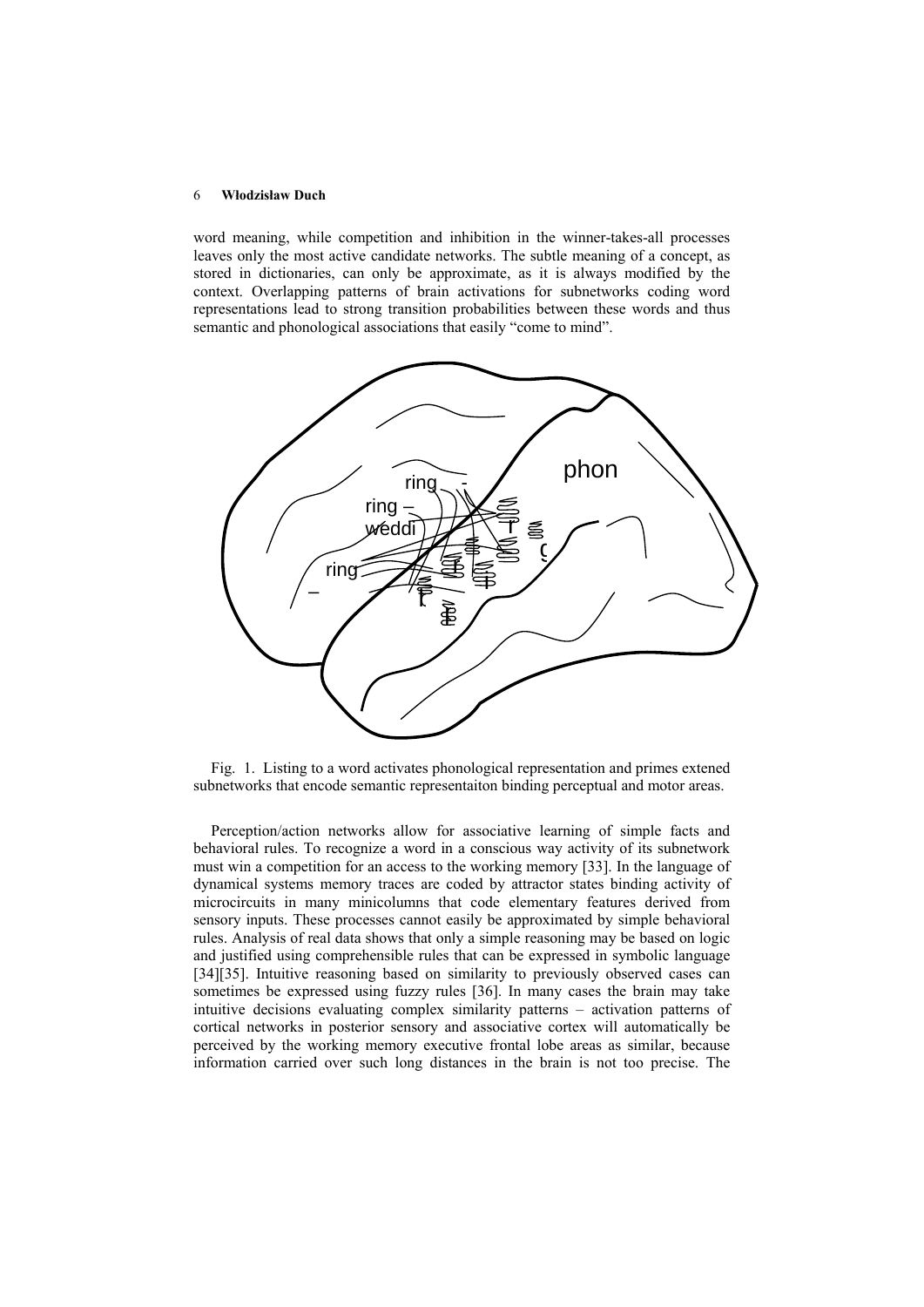number of logical rules required to justify some decisions based on intuition may be impractically large. Explanation of intuition is thus rather simple.

#### **2.4. Problem solving**

A model of intuitive problem solving with concepts defined by probability density distributions over combinations of activations representing feature values in psychological spaces has been presented in [37]. This model has been applied to problem solving, learning in a qualitative way (from observations) Ohm's and Kirchoff's laws, and answering questions about the current and voltage changes in a simple electric circuit without solving any equations. General problem solving process involves the following steps:

- 1. Stating the problem by reading, listening or thinking about it puts it into working memory, that is activates (primes) different elements of the long-term memory and indirectly (through attention) binds them together.
- 2. Activation is spread and associated memory elements activated; this may be interpreted as inferences made by specialized processors that can handle bits and pieces of the problem [38].
- 3. New activations are recognized by the central executive as useful steps towards solution, thus changing the problem state; this cycle is repeated until a solution is found or an impasse is reached.
- 4. Final solution is a series of associations that lead from the initial brain state problem statement – to the final state, representing problem solution.

Several things should contribute to efficient problem solving. First, the information must really be in the working memory. Thus the ability to pay attention, focus on the problem and inhibit irrelevant brain process is important. The problem is easy if relevant features are extracted and associations are quickly formed, as it happens if similar problems have been solved many times. Understanding of basic concepts is equivalent to placing them in the web of associations, using chunks of knowledge that cannot easily be replaced by elaborate reasoning, learning symbol manipulations, that is forming strong associations between different concept representations that automatically and effortlessly lead from one brain state to the other.

If the problem is hard associations will not be formed quickly; long priming (persistent thinking about the problem), activation of appropriate brain areas by looking at similar problems or by considering subproblems, may be helpful. General arousal of the brain, increasing the oxygen supply (deep breathing, taking a walk), or playing background instrumental music (hearing words may be disruptive) to increase activation could help. If an impasse is reached some chunk of knowledge may be missing, therefore intermediate associations should be searched for, or simplified (abstract) version of the problem should be considered.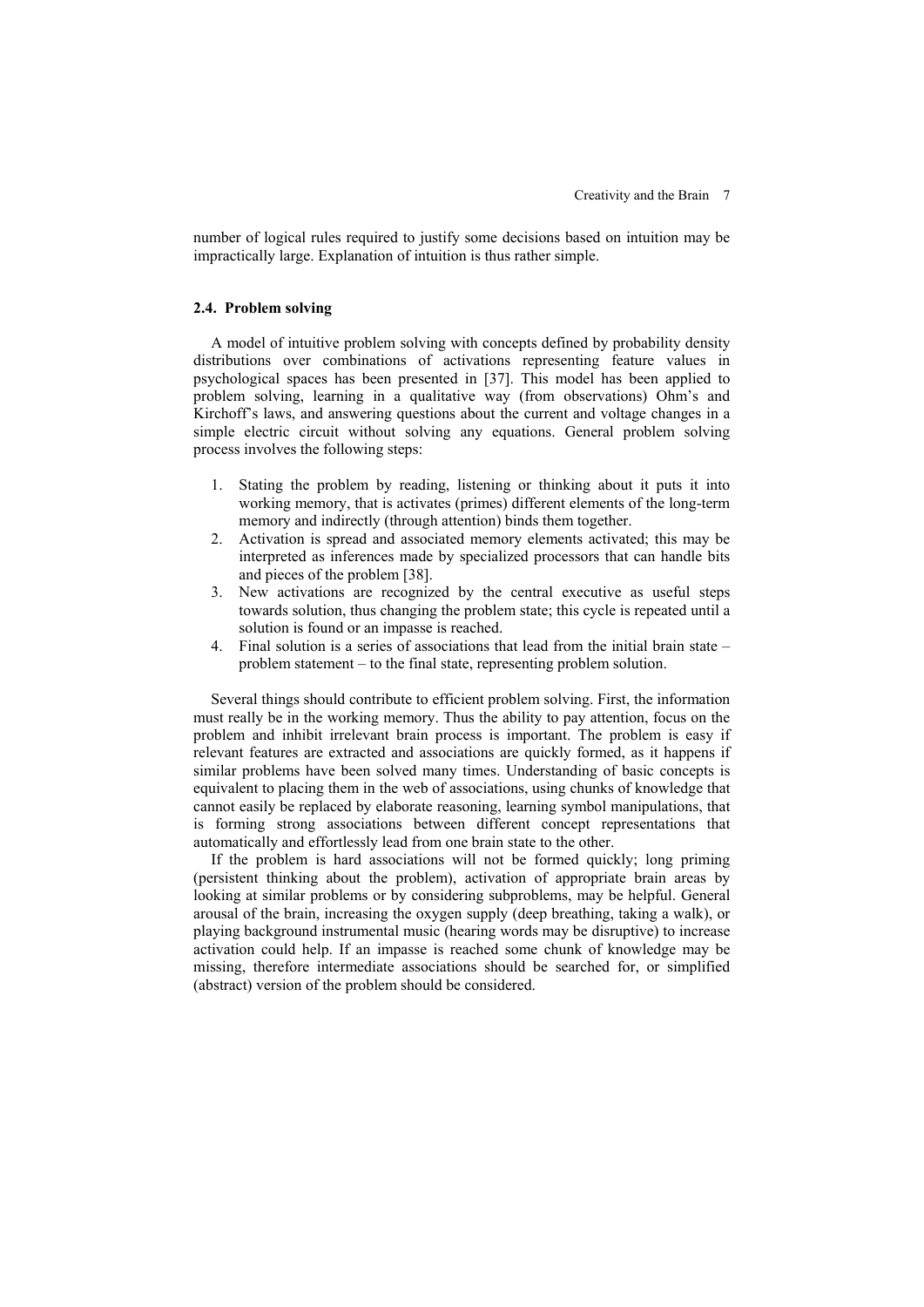#### **2.5. Skill learning**

When new skills are learned initially they demand full conscious attention and eventually become fully automatic, subconscious actions. This is one of the most mysterious processes that may shed some light on the nature of consciousness. Without going into the controversies surrounding consciousness itself, one may assume that in the course of skill learning the focus of attention gradually shifts from elements of the task being learned stored in the working memory that do not need anymore corrections, to other perceptual and internal processes that require attention. This is due to the interplay between the working memory (frontal lobes), intermediate memory storage and value-meaning associations based on the activity of the old memory system in hippocampus and emotional memory in amygdala, long term memory storage (associative cortex), learning of motor sequences (basal ganglia, caudate and putamen nuclei, pre-motor and supplementary motor cortex), as well as further improvements of initial skills due to cerebellar learning and interaction with the sensory cortices (including proprioception) providing the input. The skill learning process may be divided into 3 stages:

1) In the cognitive stage, initial (usually verbal) characterization of the skill is used to guide the behavior. Understanding instructions requires the use of working memory (frontal cortex), intermediate memory (hippocampus) and spatial imagination (parietal cortex).

2) In the associative stage, motor actions are produced (motor cortex) and consequences are evaluated matching results with expectations (sensory and limbic areas), with reinforcement learning tuning the behavior, eliminating errors and the need for verbal mediation and attention to basic movements.

3) In the autonomous stage, the skill is gradually improved via cerebellar learning making fine corrections to motor control signals, with little reliance upon working memory.

Skill learning is obviously a complex activity, still controversial and perhaps too complex to create detailed computational simulations. How is this neurocognitive account of higher cognitive functions related to creativity?

## **3. Creativity from psychological and neurocognitive perspective**

Creativity has been defined by Sternberg [39] as "the capacity to create a solution that is both novel and appropriate". Creativity manifests itself not only in creation of novel theories or inventions, but permeates our everyday actions, understanding of language and interactions among people. This becomes clear when simulation of human behavior by chatterbots, avatars, and robots is attempted. Intelligence is strongly correlated with creativity and it is quite likely that both have similar neurobiological basis. The g-factor is highly correlated with working memory capacity, perceptual speed, choice and discrimination reaction times, the structure of EEG event-related potentials (ERP potentials), nerve conduction velocity, and cerebral glucose metabolic rate during cognitive activity [40]. Brains of creative and intelligent people probably differ in the density of synaptic connections, contributing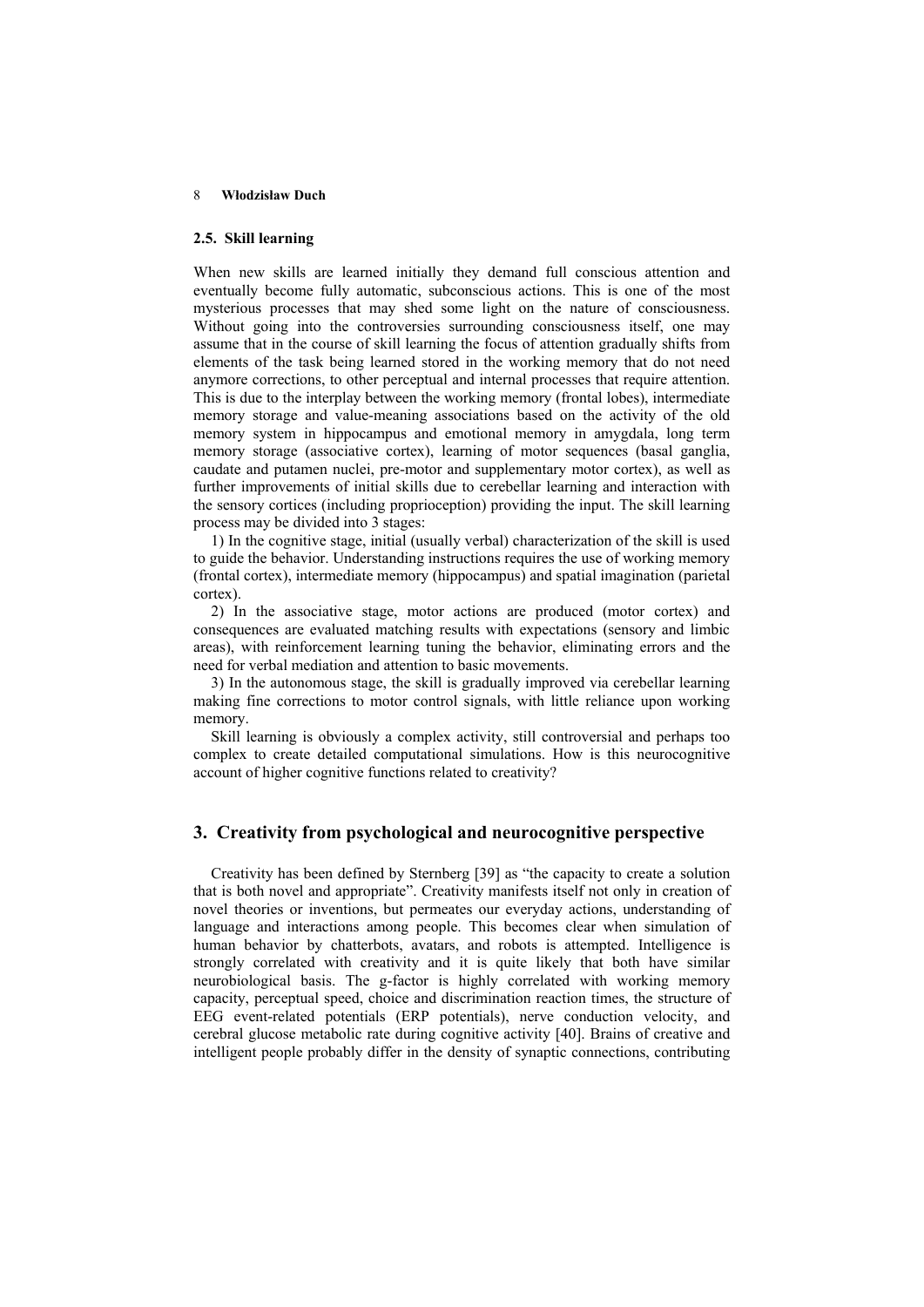to the richer structure of associations, and more complex waveforms of the ERP potentials.

#### **3.1. Creativity and brain networks**

Problems that require creativity are difficult to solve because neural circuits representing object features and variables that characterize the problem have only weak connections, and the probability of forming appropriate sequence of cortical activities is very small. The preparatory period introduces all relevant information, activating corresponding neural circuits in the language areas of the dominant temporal lobe, and recruiting other circuits in the visual, auditory, somatosensory and motor areas used in extended representations. These brain subnetworks are now "primed", and being highly active reinforce mutually their activity, forming many transient configurations and inhibiting at the same time other activations. Difficult problems require long incubation periods that may be followed by an impasse and despair period, when inhibitory activity lowers activity of primed circuits, allowing for recruitment of new circuits that may help to solve the problem. In the incubation period distributed sustained activity among primed circuits leads to various transient associations, most of them short-lived and immediately forgotten. Almost all of these activations do not have much sense and are transient configurations, fleeting thoughts that escape the mind without being noticed. This is usually called imagination. Interesting associations are noticed by the central executive and amplified by emotional filters that provides neurotransmitters increasing the plasticity of the circuits involved and forming new associations, pathways in the conceptual space.

In this view at the neural level creativity requires two components: 1) distributed chaotic (fluctuating) neural activity constrained by the strength of associations between subnetworks coding different concepts, responsible for imagination, and 2) filtering of interesting results, amplifying certain associations, discovering partial solutions that may be useful in view of the set goals. Filtering is based on priming expectations, forming associations, arousing emotions, and in case of linguistic competence on phonological and semantic density around words that are spontaneously created (density of similar active configurations representing words).

### **3.2. Insight**

Some problems can only be solved with insight, a sudden Aha! experience that accompanies solutions of some problems [41]. Studies using functional MRI and EEG techniques contrasted insight with analytical problem solving that did not required insight [42]. An increased activity in the right hemisphere anterior superior temporal gyrus (RH-aSTG) has been observed during initial solving efforts and during insights. This area is probably involved in higher-level abstractions that can facilitate indirect associations. About 300 ms before insight a burst of gamma activity was observed. This has been interpreted by the authors as "making connections across distantly related information during comprehension ... that allow them to see connections that previously eluded them" [42]. Bowden *et al*. [43] performed a series of fMRI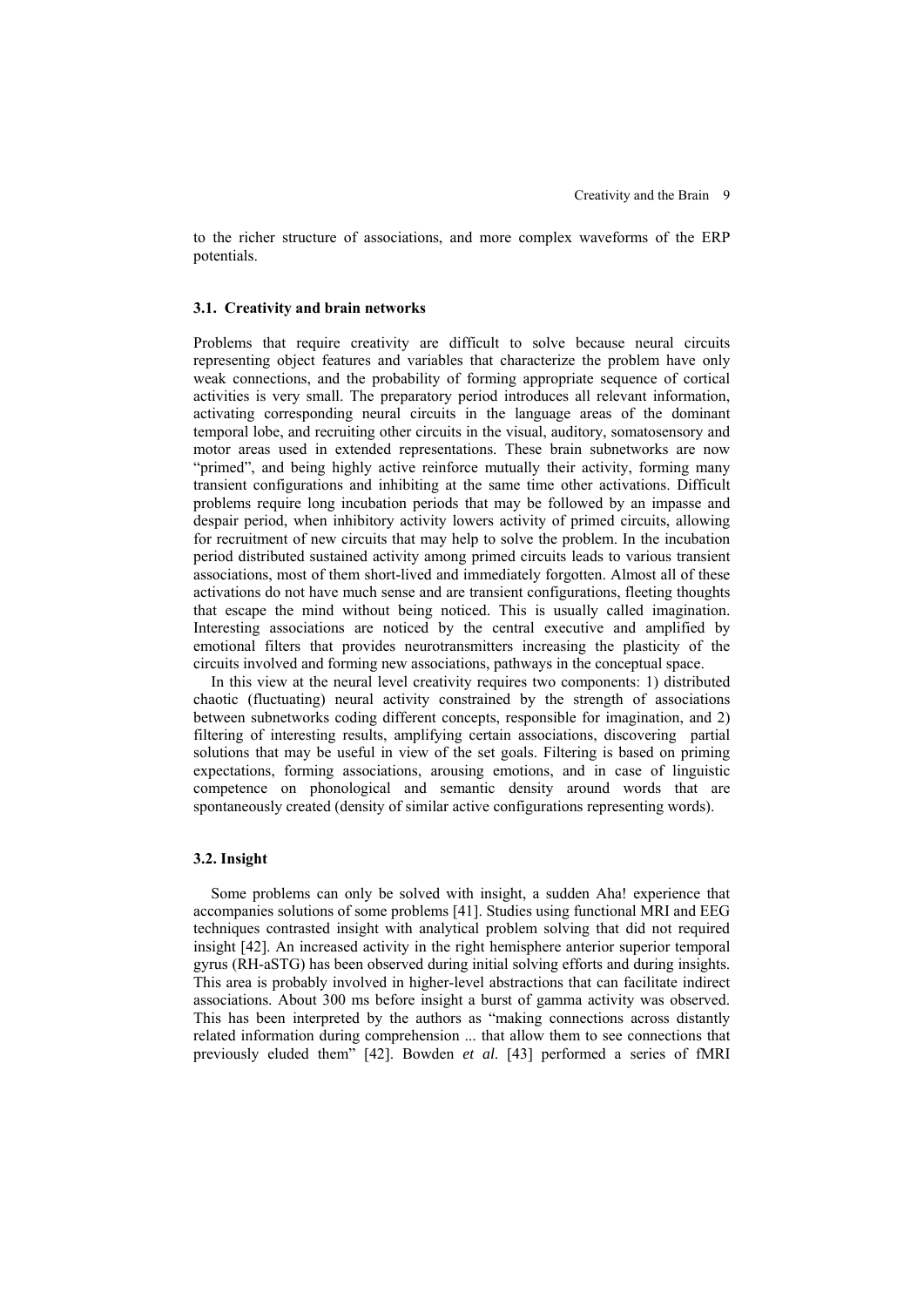experiments, confirming these results. In their interpretation initial impasse is due to the inability of left hemisphere, focused on the problem, to make progress. This deadlock is removed when less-focused right hemisphere adds relevant information, allowing new associations to be formed. Aha! experience may result from activation by the pre-existing weak solution in the right hemisphere suddenly reaching consciousness when the activation of the left hemisphere is decreased.

An alternative interpretation of the involvement of the right hemisphere is based on the observation that connections between left and right hemisphere require long projections and cannot carry precise information. Therefore right hemisphere has only a global view at a higher level of abstraction, generalizing over similar concepts and their relations. This is also true for the left hemisphere, distributed activations in the right hemisphere form various configurations that activate back larger regions of the left hemisphere. Gamma high-activity burst projected to the left hemisphere will prime subnetworks with sufficient strength to form associative connections linking the problem statement with partial or final solution. Such solutions may initially be difficult to justify, until all intermediate steps will be categorized. The solution may be surprising, based on quite different idea than initially entertained. Gamma burst also activates emotions increasing plasticity of the cortex and facilitating the formation of new associations. One should expect that the same neural processes should also be involved in creative thinking, and that results of such processes will sometimes be assessed as creative.

#### **3.3. Experiments with word associations**

Relationships between creativity and associative memory processes have been discussed already in [44]. In experimental psychology investigation of priming effects is quite popular. The pairwise word association technique is perhaps the most direct way to analyze associations between subnetworks coding different concepts. These associations should differ depending on the type of priming (semantic or phonological), structure of the network coding concepts, the activity arousal due to the priming (the amount of energy pumped into the resonant system). In a series of experiments [45] phonological (distorted spelling) and semantic priming was applied, showing for a brief (200 ms) moment the priming cue (word) before the second word of the pair was displayed. Two groups of people, with high and low scores in creativity tests were participating in this experiment. Two type of associations were presented, close and remote, and two types of priming, positive (either phonological or semantic relation to the second word) and neutral (no relation).

Results of this experiments have puzzled the authors [45]. Creative people should have greater ability to associate words and should be more susceptible to priming. Less creative people may not be able to make remote associations at all, while creative people should show longer latency times before noticing such associations or claiming their absence. This is indeed observed. In addition neutral priming, based on the nonsensical or unrelated words, increased the number of claims that words are related, in case of less creative people stronger than positive priming, and in case of more creative people in a slightly lower way. Phonological priming with nonsensical sounds partially activates many words, adding intermediate active configurations that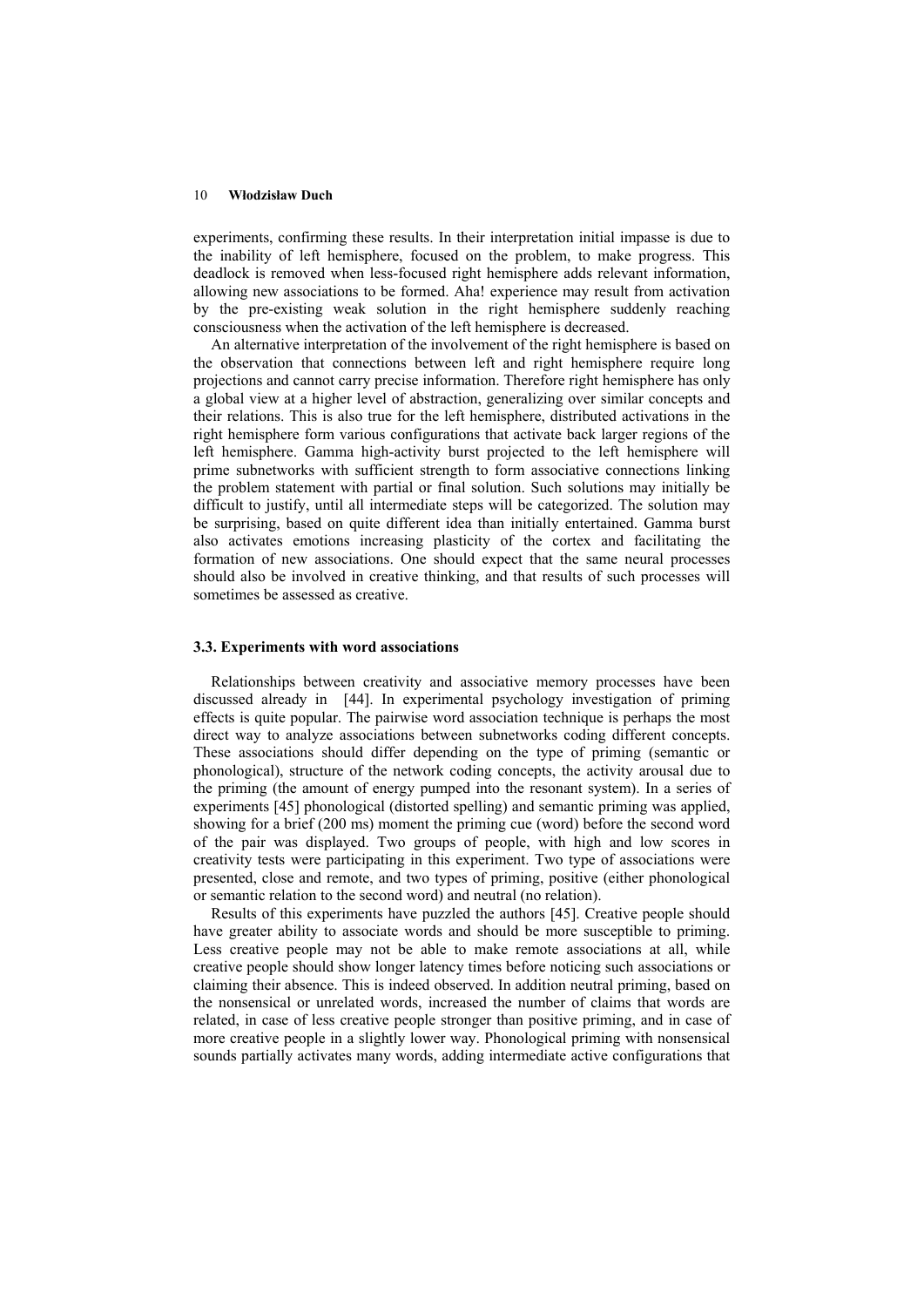facilitate associations. If associations between close concepts are weak neutral priming may activate intermediate neural oscillators (pumping energy to the system, increasing blood supply), and that should help to establish links between paired words, while positive priming activates only the subnetwork close to the second word, but not the intermediate configurations. For creative people close associations are easy to notice and thus adding neutral or positive primes has similar small effect. Situation is quite different for remote associations. Adding neutral priming is not sufficient to facilitate connections in less creative brains when distal connection are completely absent, therefore neutral priming may only make them more confused. Adding some neural noise may increase the chance to form resonance state if weak connections exist in more creative brains – in the dynamical systems language this is called the stochastic resonance phenomenon [46]. On the other hand adding positive priming based on spelling activates only phonological representations close to that of the second word, therefore there is no influence. Priming on positive (related) meaning leads to much wider activation, facilitating associations.

These results support the idea that creativity relies on the associative memory, and in particular on the ability to link together distant concepts.

## **4. Creativity from computational perspective**

Creativity is a product of ordinary neurocognitive processes and as such should be amenable to computational modeling. However, the lack of understanding what exactly is involved in creative activity is one of the main reasons for the low interest of the computational intelligence community in creative computing. Very few computational models addressing creativity have been implemented so far, the most interesting being Copycat, Metacat, and Magnificat models developed in Hofstadter's group [47]-[49]. These models define and explore "fluid concepts", that is concepts that are sufficiently flexible and context-sensitive to lead to automatic creative outcomes in challenging domains. Copycat architecture is based on an interplay between conceptual and perceptual activities. The first is implemented in a *Slipnet* spreading activation network, playing the role of the long-term memory, storing concepts, from simple objects to abstract relations. Links have length that reflect the strength of relationships between concepts, and change dynamically under the influence of the *Workspace* network, representing perceptual activity in the short-term or working memory.

Numerous software agents, randomly chosen from a larger population, operate in the Workspace, assembling and destroying structures on various levels. The Copycat architecture estimates "satisfaction" derived from the content of assembled structures and concepts. Relations (and therefore the meaning) of concepts and high-level perceptions emerge in this architecture as a result of a large numbers of parallel, lowlevel, non-deterministic elementary processes. This indeed may capture some fundamental processes of creative intelligence, although connections with real brain processes have not been explored [47]-[49].

Perhaps the simplest activity in which creativity is frequently manifested is in understanding and creating new words. In languages with rich morphological and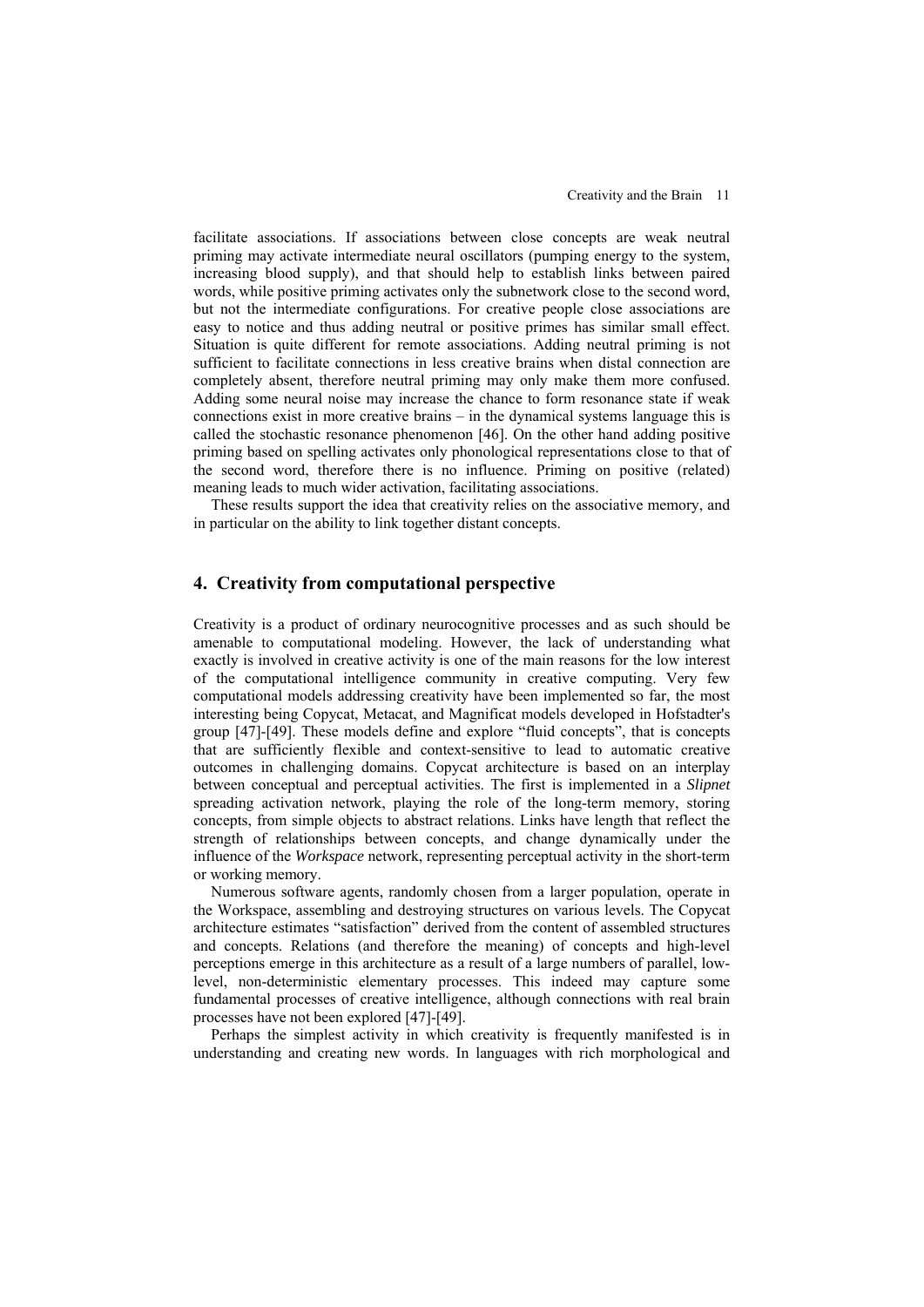phonological compositionality (such as Polish) novel words may appear in normal conversation (and much more frequently in poetry). Although these words are newly invented and cannot be found in any dictionary they may be understandable even without hearing them in a context. The simplest test for creative thinking in linguistic domain may be based on ingenuity of finding new words, names for products, web sites or companies that capture their characteristics. A test for creativity based on ingenuity in creating new words could measure the number of words each person has produced in a given time, and should correlate well with more demanding IQ tests.

Suppose that several keywords are given, or a short text containing such keywords, priming the brain at the phonetic and semantic level. The goal is to come up with novel and interesting words that capture associations with the keywords in the best possible way. Large number of transient resonant configurations of neural cell assemblies may be formed in each second, exploring the space of all possibilities that agree with internalized constraints on the phonological structure of words in a given language (phonotactics of the language). Very few of those imagined words are really interesting, but they all should sound correctly if phonological constraints are kept. A phonetically-detailed computational models of spoken word representation has not yet been created but experiments with simple statistical algorithm based on this idea gave quite interesting results [50]. Imagination is rather easy to achieve, taking keywords, finding their synonyms to increase the pool of words, breaking words into morphemes, syllables, and combining the fragments in all possible ways.

In the brain words that use larger subnetworks common to many words have higher chance to win competition, as they lead to stronger resonance states, with microcircuits that mutually support activity of each other. This probably explains the tendency to use the same word in many meanings, and create many variants of words around the same morphemes. Creative brains are probably supported by greater imagination, spreading activation to more words associated with initial keywords, and producing faster many combinations, but also selecting most interesting results through emotional and associative filtering. Emotional filtering is quite difficult to model, but in case of words two good filters may be proposed, based on phonological and semantic plausibility. Phonological filters are quite easy to construct using second and higher-order statistics for combination of phonemes (in practice even combination of letters is acceptable). Construction of phonological neighborhood density measure requires counting the number of words that sound similar to a target word. Semantic neighborhood density measures should evaluate the number of words that have similar meaning to a target word, including similarity to morphemes that the word may be decomposed to.

Starting from the following keywords: "portal, imagination, creativity, journey, discovery, travel, time, space, infinite", large number of interesting words has been generated, with about  $\frac{3}{4}$  already used as company or domain names. This shows that the algorithm indeed creates new names in a similar way as human brains. For example, *creatival* is used by creatival.com, *creativery* is used by creativery.com. Some words have been used only a few times (at least according to the Google search engine), for example *discoverity* that can be derived from: disc, disco, discover, verity, discovery, creativity, verity, and may mean discovery of something true (*verity*). Another new interesting word is *digventure*, because it is easy to pronounce,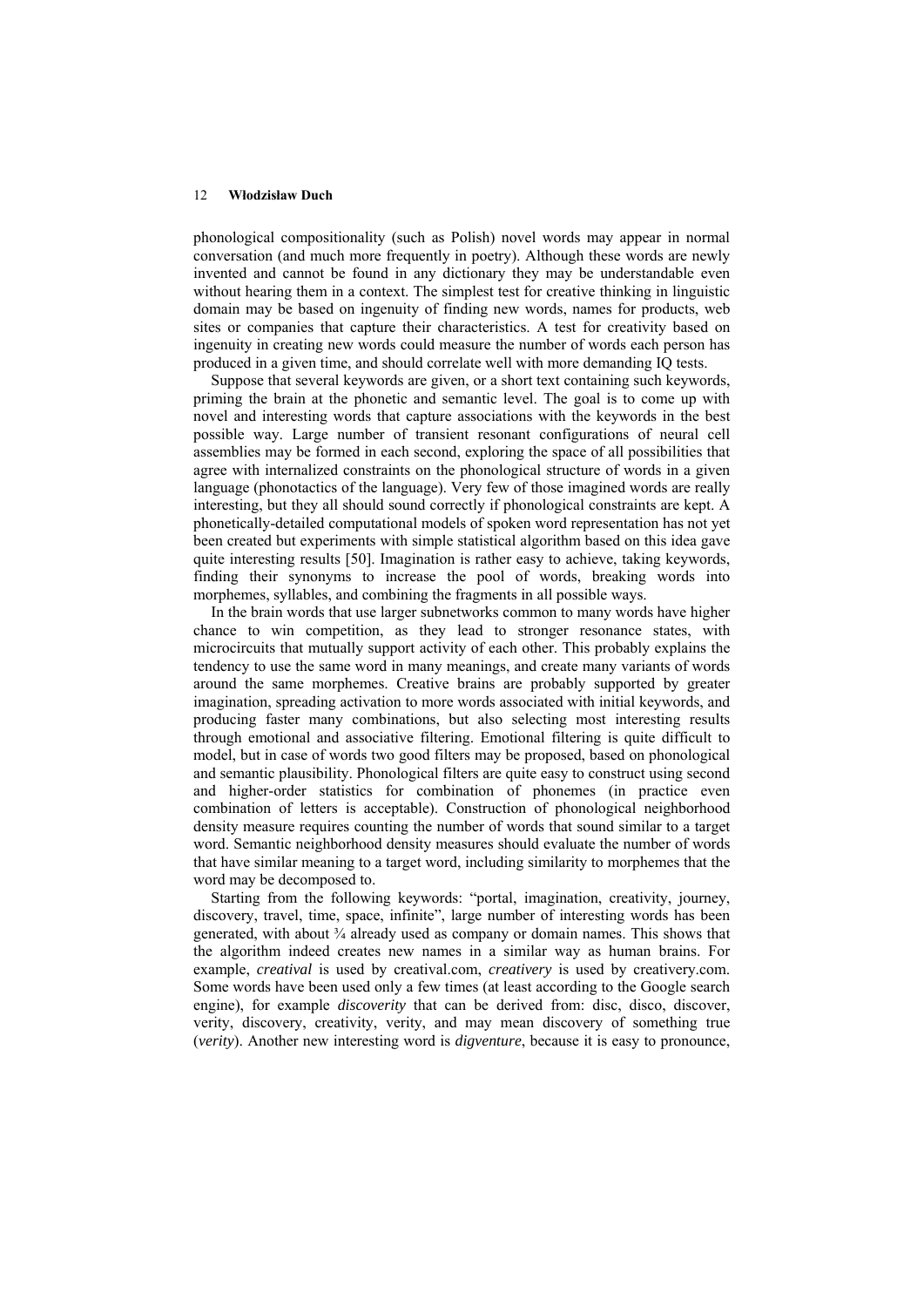and both *dig* and *venture* have many meanings and thus many associations, creating a subnetwork of activity in the brain that resonates for a long time.

## **5. Discussion and conclusions**

Neurocognitive approach to higher cognitive functions presented here is obviously quite speculative, but it seems to be able to explain, at least qualitatively, many phenomena, such as creativity or automatization of skill learning, that were quite mysterious not so long time ago. Results discussed above support the idea that creative processes are based on ordinary cognitive processes and that understanding creativity and developing computational models of creativity may actually be easier to achieve than previously thought.

Creativity requires imagination and filtering. Imagination should be constrained by probabilities of composition of elementary operations, corresponding to activations of specific brain subnetworks. Products of imagination should be ranked and filtered in a domain-specific way. The same principles should apply to creativity in design, mathematics, and other domains, although in visual or abstract domain elementary operations and constraints on their compositions are not so easy to define as in the lexical domain. In arts emotional reactions and human reactions to beauty are rather difficult to formalize. Nevertheless it should be possible to create a network that learns individual preferences evaluating similarity to what has been evaluated as interesting. It is sufficient to observe how long and where a person looks in the art gallery to learn preferences and to create a new painting that would fit this person's taste. In abstract domains various measures of relevance or interestingness may be used for filtering, but to be interesting creative abstract designs (for example in mathematics) will require rich conceptual space, reflecting many neural configurations that may be potentially active.

Brain imaging and electrophysiological studies of brain activity during invention of new words, as well as during analysis of novel words read or heard, would make an interesting test of neurocognitive approach to creativity and may be done with methods already used to study word representations [6][7]. Probing associations and transition probabilities between brain states using experimental psychology techniques [44][45] should be easier with detailed models predicting the outcomes and explaining puzzling results that link associative memory and creativity [45]. Research program on creativity that includes neuroscience, cognitive psychology and theoretical modeling, focused on word representation and creation, could be an entry to a detailed understanding of this fascinating brain processes.

The ability to create new words may be tested quite quickly and it would be interesting to see how these tests correlate with more sophisticated and well established tests, and how words invented by humans compare with softwaregenerated words. Computational models of creativity outlined in this paper may be implemented at a different level of neurobiological approximations, from detailed neural models to simple statistical approaches. Psychological theories are frequently based on conceptualizations that are difficult to justify as approximations to brain processes. Neurocognitive approach is well funded in neuroscience and may thus be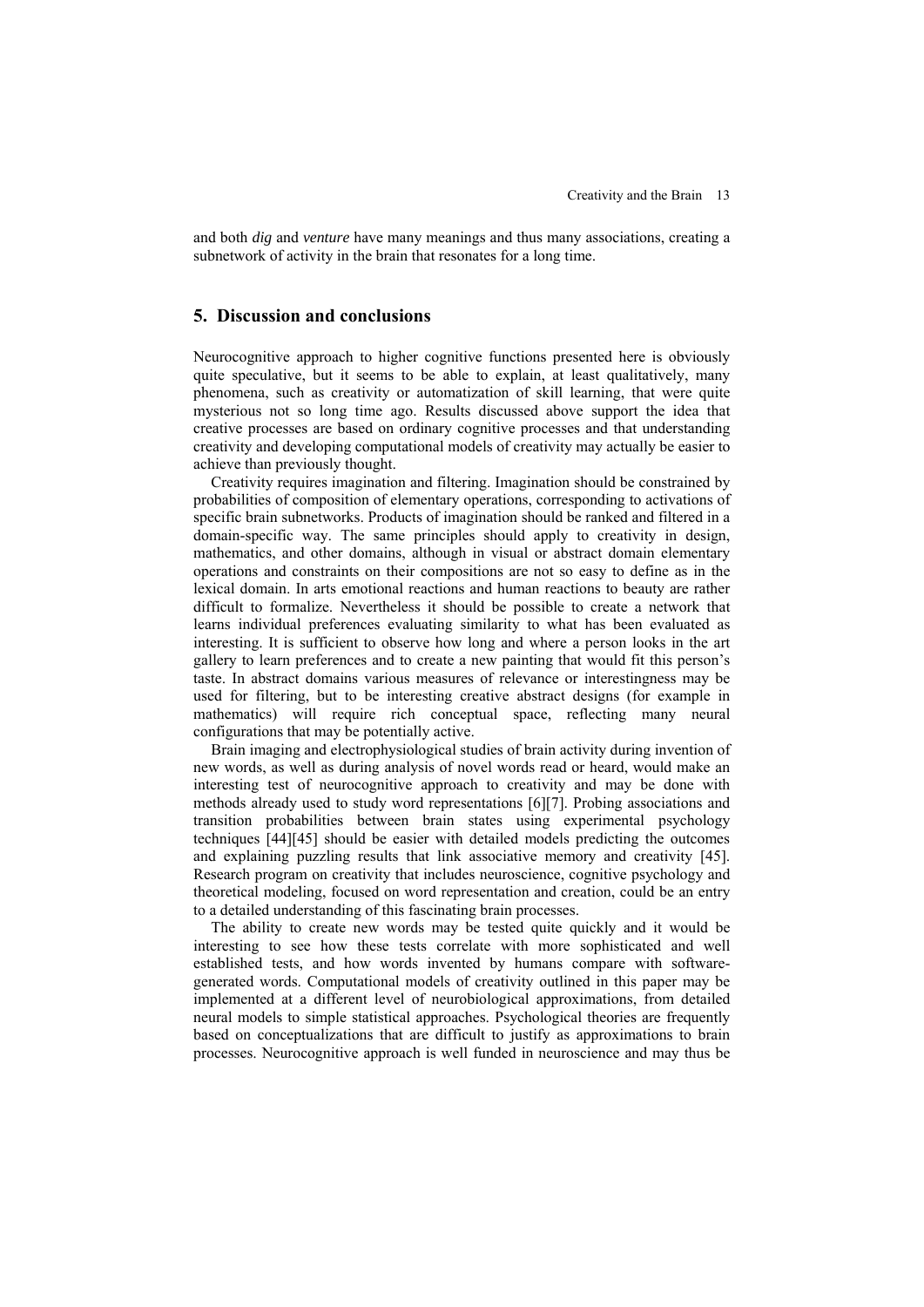directly tested using brain imaging, electrophysiological experiments and predictions of computational models. Creativity research is certainly on a good track.

#### **Acknowledgment**

Support by the Polish Committee for Scientific Research, research grant 2005-2007, is gratefully acknowledged.

### **References**

- [1] M. Runco and S. Pritzke, Eds. Encyclopedia of creativity, vol 1-2, Elsevier, 2005
- [2] MIT Encyclopedia of Cognitive Sciences, Eds. R. Wilson and F. Keil, MIT Press, 1999.
- [3] E. Thelen and L.B. Smith, A Dynamic Systems Approach to the Development of Cognition and Action. MIT Press, 1994.
- [4] L.B. Smith and E. Thelen, Eds. A Dynamic Systems Approach to the Development. MIT Press, 1994.
- [5] J.A. Scott Kelso, Dynamic Patterns. The Self-Organization of Brain and Behavior. Complex Adaptive Systems series, A Bradford Book, 1995.
- [6] F. Pulvermüller, The Neuroscience of Language. On Brain Circuits of Words and Serial Order. Cambridge, UK: Cambridge University Press, 2003.
- [7] F. Pulvermüller, Brain reflections of words and their meaning. Trends in Cognitive Sciences 5, 517-524, 2001.
- [8] S.S. Rakover, Precise of Metapsychology: Missing Links in Behavior, Mind, and Science. PSYCOLOQUY 4 (1993) metapsychology.1.rakover.
- [9] W. Duch, Platonic model of mind as an approximation to neurodynamics. In: Brain-like computing and intelligent information systems, ed. S-i. Amari, N. Kasabov, Springer, Singapore, chap. 20, pp. 491-512, 1997.
- [10] W. Duch, Categorization, Prototype Theory and Neural Dynamics. Proc. of the 4th International Conference on SoftComputing'96, Iizuka, Japan, ed. T. Yamakawa and G. Matsumoto, pp. 482-485, 1996.
- [11] A. Gopnik and A.N. Meltzoff, Words, Thoughts and Theories, MIT Press 1997.
- [12] A. Gopnik and L. Schulz, Mechanisms of theory formation in young children. Trends in Cognitive Sciences 8(8), 371-377, 2004.
- [13] M. Gazzaniga, The Mind's Past, University of California Press 2000.
- [14] M. Humphries, K. Gurney and T. Prescott, Action selection in a macroscopic model of the brainstem reticular formation. In J.J. Bryson, T.J. Prescott and A. Seth (Eds.) Modelling Natural Action Selection, pp. 61-68, AISB Press 2005.
- [15] W. Schultz, Multiple reward signals in the brain. Nature Reviews of Neuroscience 1(3), 199-207, 2000
- [16] J.A. Gottfried, J. O'Doherty, R.J. Dolan, Encoding Predictive Reward Value in Human Amygdala and Orbitofrontal Cortex, Science 301, 1104-1107, 2003.
- [17] G. Berns, Satisfaction: The Science of Finding True Fulfillment. Henry Holt and Co, 2005.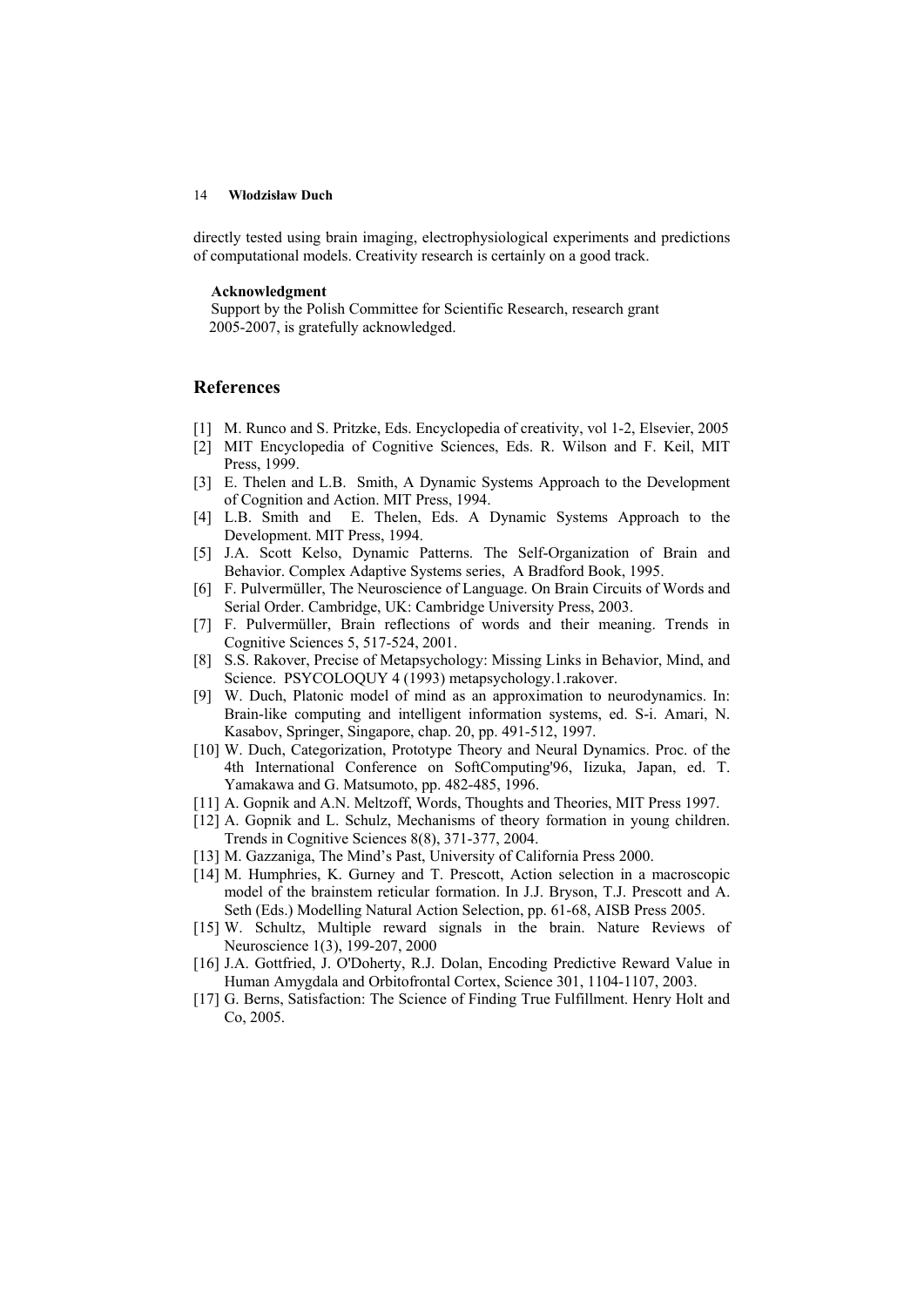- [18] K. Duff, M.R. Schoenberg, J.G. Scott, and R.L. Adams, The relationship between executive functioning and verbal and visual learning and memory. Archives of Clinical Neuropsychology 20, 111-122, 2005.
- [19] A.D. Baddeley, Is Working Memory Still Working? European Psychologist 7, 85-97, 2002.
- [20] Vogel EK, McCollough AW, Machizawa MG. Neural measures reveal individual differences in controlling access to working memory. Nature 438, 500-503, 2005.
- [21] N. Cowan, Working memory capacity. New York, NY: Psychology Press 2005.
- [22] D. Caplan, G.S. Waters, Verbal Working Memory and Sentence Comprehension. Behavioral and Brain Sciences 22, 77-94, 1999.
- [23] D.S. Ruchkin, J. Grafman, K. Cameron, and R.S. Berndt, Working Memory Retention Systems: A State of Activated Long-Term Memory, Behavioral and Brain Sciences 26(6),709-728, 2003.
- [24] D.L. Molfese, Predicting Dyslexia at 8 Years of Age Using Neonatal Brain Responses. Brain and Language 72, 238-245, 2000.
- [25] D.L. Molfese, and V.J. Molfese, The Continuum Of Language Development During Infancy and Early Childhood: Electrophysiological Correlates. In C. Rovee-Collier, L. P. Lipsitt, and H. Hayne (Eds.), Progress in Infancy Research, Vol. 1. Mahwah, NJ: Lawrence Erlbaum Associates, 251-287, 2000.
- [26] F. Pulvermüller, A brain perspective on language mechanisms: from discrete neuronal ensembles to serial order. Progress in Neurobiology 67, 85-111, 2002.
- [27] F. Pulvermüller, Y. Shtyrov, and R. Ilmoniemi, Brain signatures of meaning access in action word recognition. Journal of Cognitive Neuroscience 17(6), 884- 892, 2005.
- [28] H. Damasio, T.J. Grabowski, D. Tranel, R.D. Hichwa and A.R. Damasio, A neural basis for lexical retrieval. Nature 380, 499-505, 1996.
- [29] A. Martin, C.L. Wiggs, L.G. Ungerleider and J.V. Haxby, Neural correlates of category-specific knowledge. Nature 379, 649-652, 1996.
- [30] L.L. Lapointe, Aphasia And Related Neurogenic Language Disorders. 3rd Ed, New York, NY: Thieme, 2005.
- [31] S. Grossberg, The complementary brain: Unifying brain dynamics and modularity. Trends in Cognitive Sciences 4, 233-246, 2000.
- [32] S. Grossberg, Resonant neural dynamics of speech perception. Journal of Phonetics, 31, 423-445, 2003.
- [33] W. Duch, Brain-inspired conscious computing architecture. Journal of Mind and Behavior, 26(1-2), 1-22, 2005.
- [34] W. Duch, R. Setiono and J. Zurada. Computational intelligence methods for understanding of data. Proceedings of the IEEE 92(5), 771-805, 2004.
- [35] W. Duch, Rules, Similarity, and Threshold Logic. Commentary on Emmanuel M. Pothos, The Rules versus Similarity distinction. Behavioral and Brain Sciences 28(1), 23-23, 2005.
- [36] W. Duch, M. Blachnik, Fuzzy rule-based systems derived from similarity to prototypes. Lecture Notes in Computer Science 3316, 912-917, 2004.
- [37] W. Duch and G.H.F. Diercksen, Feature Space Mapping as a universal adaptive system. Computer Physics Communications, 87, 341-371, 1995.